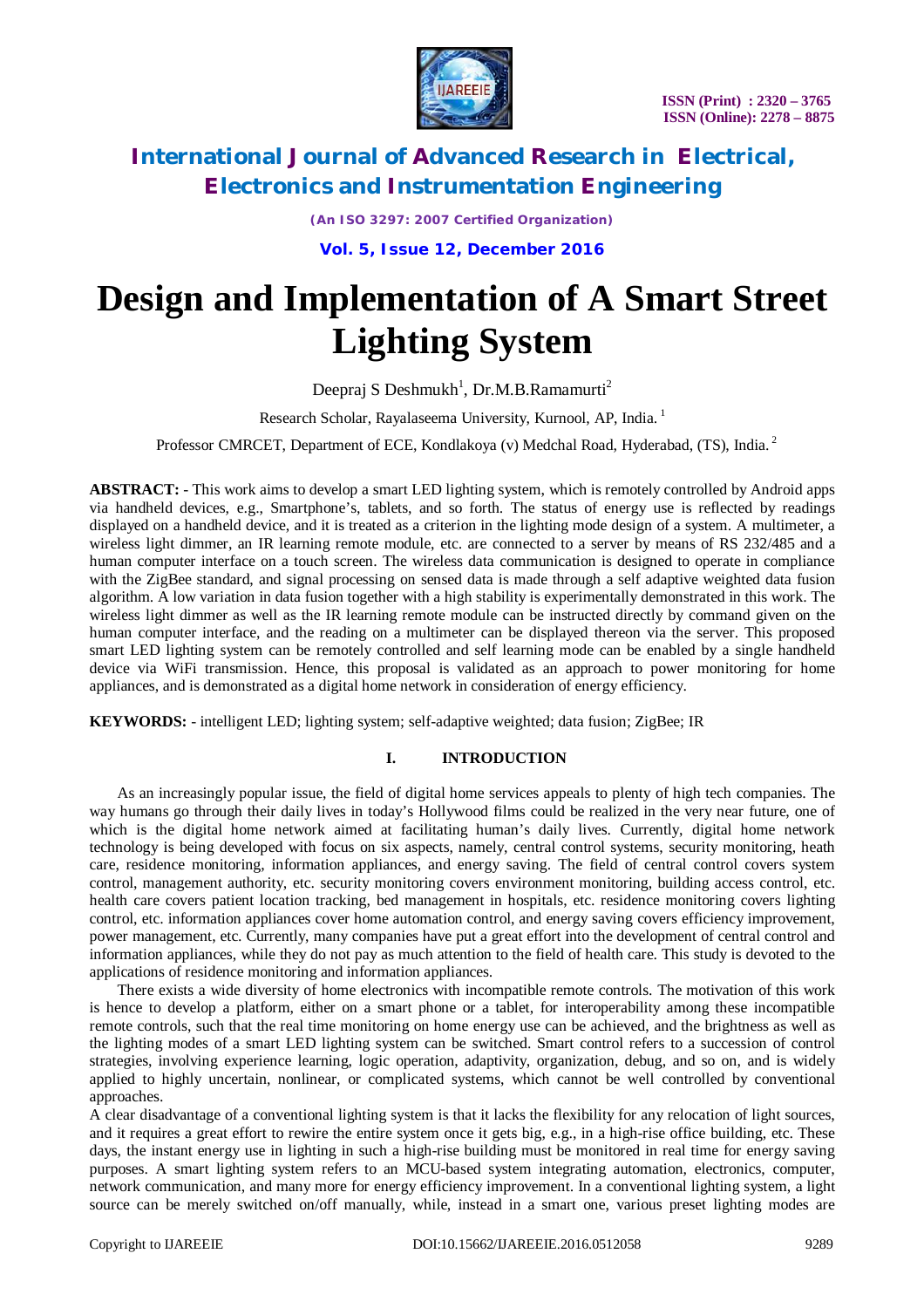

*(An ISO 3297: 2007 Certified Organization)*

### **Vol. 5, Issue 12, December 2016**

preloaded into the lighting system, either wired or wireless, to meet the user's specific needs. Besides, conventionally, a heavily loaded lighting system necessitates a high-capacity switch, and requires a large volume of cables to drive a distant load. In contrast, a load is directly powered by an output driver, meaning that there is no need to increase the power capacity of a switch when the system is heavily loaded, and it merely requires a long signal line to drive a distant load. Furthermore, a smart lighting system can be made dimmable and controllable by timer means. As illustrated in Figure 1, a smart LED lighting system comprises a rectifier followed by a power factor corrector and then by a DC/DC converter [1].



Figure 1. Flow chart of a smart LED lighting system.

As a rule, there are two approaches to energy efficient lighting, namely, the use of high efficiency light sources, and the development of smart lighting techniques. An illustration of the latter is the thermal infrared sensing technique, by use of which indoor lights can be switched on/off automatically when there is somebody/nobody present. On top of that, a lighting system can be made adaptive, such that the indoor brightness can be maintained at a constant level taking into account the contribution of outdoor sunshine. As indicated by statistics, lighting, air conditioning and the rest account for 33%, 50% and 17% of energy consumption, respectively. Since the late 1960s and early 1970s, developed countries started to develop green lighting technologies for ecological concerns.

A great challenge to be faced is the electrical wiring problem when try to build an energy efficient lighting system in an old building. Is there a way to get the job done, but not to rewire the whole house? The answer is affirmative. A solution to this problem is the use of short range wireless communication techniques, namely, Bluetooth, IEEE 802.11 WiFi and infrared. For instance, the residence lighting can be controlled by an IR remote control. There are multiple remote controls in most residences, and a universal remote control is a must such that any of the home appliances can be controlled by such single piece [2].

A wide variety of sensors, including IR, ultrasonic, light, illumination, voice, and Hall sensors, can be integrated into an MCU-based LED lighting system. In this manner, various types of detected signals can be processed in such a way that an LED lighting system can be operated in a smart way. Due to the very weak sensed signals, the front end electronics and signal processing is seen as required and involves an  $ADC(s)$ , an MUX, a PGA, a voltage reference, an excitation source, embedded micro processor (MCU, ASIC), memory (RAM, E2PROM), etc. Smart signal processing can be automatically performed on the collected data by either an MCU or an ASIC inside commercial products. As illustrated in Figure 2, a number of wireless communication modules, including ZigBee, WLAN, TCP/IP, WiFi, etc. can be integrated into a remote control smart LED lighting system.



Figure 2. Operation sequences of a smart LED lighting system.

### **II. LITERATURE REVIEW**

As surveyed in [3], current digital home applications mainly cover six aspects, i.e., central control systems, security monitoring, heath care, residence monitoring, information appliances, energy saving. A central control system can be applied to fridge monitoring, and remote control living room, the security monitoring technique is applied to garage door control, car anti-theft devices, gas leakage monitoring, shower temperature monitoring, building access control, emergence call system, fire alarm, video surveillance systems, and many more. Conventionally, the performance of a security monitoring system has a direct relationship with the number of security cameras installed, and there are inevitably some blind points when videotaping. A long term video monitoring brings about a multitude of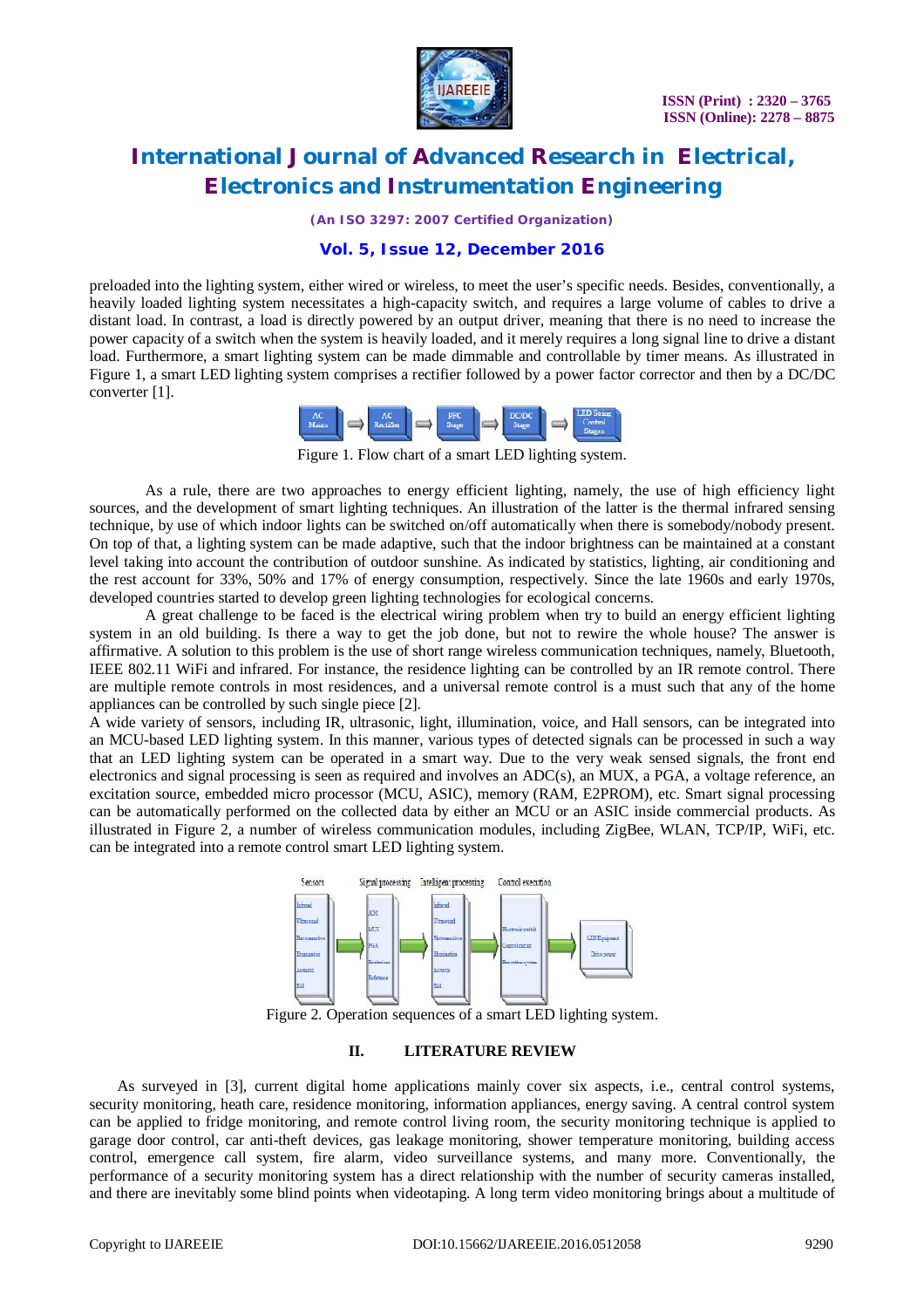

*(An ISO 3297: 2007 Certified Organization)*

### **Vol. 5, Issue 12, December 2016**

audio and image data. As suggested in [4], a novel security monitoring system is operated in such a way that a residence owner can be warned by a text alert automatically, and a motion activated security camera(s) is operated only when there is something wrong therein for energy saving purposes.

Health care technology is applied to smart beds, electric adjustable beds, smart toilets, smart sofas, smart first aid kits, etc. residence monitoring technology is applied to smart closets, smart lamps, electric curtain control, automated temperature monitoring, etc. information appliance control is applied to smart kitchens, digital TVs, image phones, etc. and energy saving technology is applied to energy saving microwave ovens, electric ovens, energy efficient wastewater treatment, energy saving heaters, thermal bathtubs, etc. As indicated in [5], facial feature extraction is performed before family members return home, and the images of unidentified visitors can be displayed on monitors or smart phones for security concerns. Besides, the region of interest within an image can be skillfully specified in an attempt to reduce the incidences of false alarms. This technology can be further applied as an auxiliary tool for parents to keep an eye on infants and children. As stated in [6,7], optical fiber technology has been demonstrated as a very effective approach to the integration of smart TVs and many other services. For instance, at a minimum transmission rate of 100 Mbps for home use, high speed network services, including high definition TV (HDTV), video on demand (VOD), and the like, can be realized. Any type of optical fiber wireless products is not available yet in market due to a lack of transmission protocol stipulated. Other than the high spending, it requires a great effort to implement fiber to the home projects. Currently, there have been a wide variety of technologies, including LED, CCD and CMOS sensor technology, solar energy technology, available for digital home services.

There are a great number of problems waiting to be solved when integrating a wide diversity of digital home services. As suggested in [8,9], a great challenge encountered is the platforms and interoperability among various technologies, such as Ethernet, phone lines, power lines, IEEE 1394, USB2.0, Bluetooth, infrared, 802.11a/b/g, and so forth. Another big challenge is to provide the required network flexibility such that any extra sensors or devices can be effortlessly introduced into an existing smart home service network. As pointed out in [9], another challenge is to find effective ways to make new technologies accessible for seniors.

In this work, the addition of extra IR remote control home appliances into a digital home network merely requires more IR output channels in the aspect of hardware, while additional control interfaces must be developed in the aspect of software instead. As indicated in [1], an MCU-based LED lighting system is operated in such a way that the aim of cost reductions and an energy saving plan can be implemented. In an effort to extend LED lifetime, an LED light source is dimmed or even switched off once the sensed operating temperature goes beyond a threshold, and is lit in a dark place. Furthermore, a greater number of street lights can be lit automatically in rush hour traffic due to safety concern, and adaptive brightness is enabled according to the number of people indoor. A smart LED lighting system is proposed based on [1] toward the energy consumption reduction target.

If the LED heat has no way to exit the LED would be continuously enveloped in high temperatures. After a period of time the heat will cause the LED to become unstable with a decrease in brightness. Until now most LED lights were used with cooling aluminum housing material. There are three types of aluminum heat sinks, die-cast aluminum, extruded aluminum and fin-style aluminum. They have different degrees of cooling capacity, of course, the cost is different and so the LED lamp is priced differently. Therefore, when you choose LED lights you should try to understand its thermal material, as even with a low voltage LED chip heat will be released. LED heat radiating is not good in that it reduces the LED lights life-time to only 8,000–15,000 h or less. This is the most important factor causing increased costs.

### **III. DESIGN OF AN LED LIGHTING SYSTEM**

All the constraints must be taken into account, e.g., the operating conditions, limitations on electrical and optical components, cost, LED driver current, and expected system lifetime, when an LED lighting system is designed so as to meet the user's specific needs, e.g., temperature ratings, expected brightness.

There is no way that an LED lamp can be made 100% efficient due to the inevitable power loss in the driver of the lamp. For this sake, the power loss must be taken into account in the design phase of an LED lighting system. Typically, an LED driver is measured to have an efficiency ranging from 80% to 90%, while an LED driver with a high efficiency over 90% is a high price one. As illustrated in Figure 3, the driver's efficiency is found as a function of load. It is noted that a load above 50% is recommended for optimized efficiency, namely minimized cost. For indoor use, an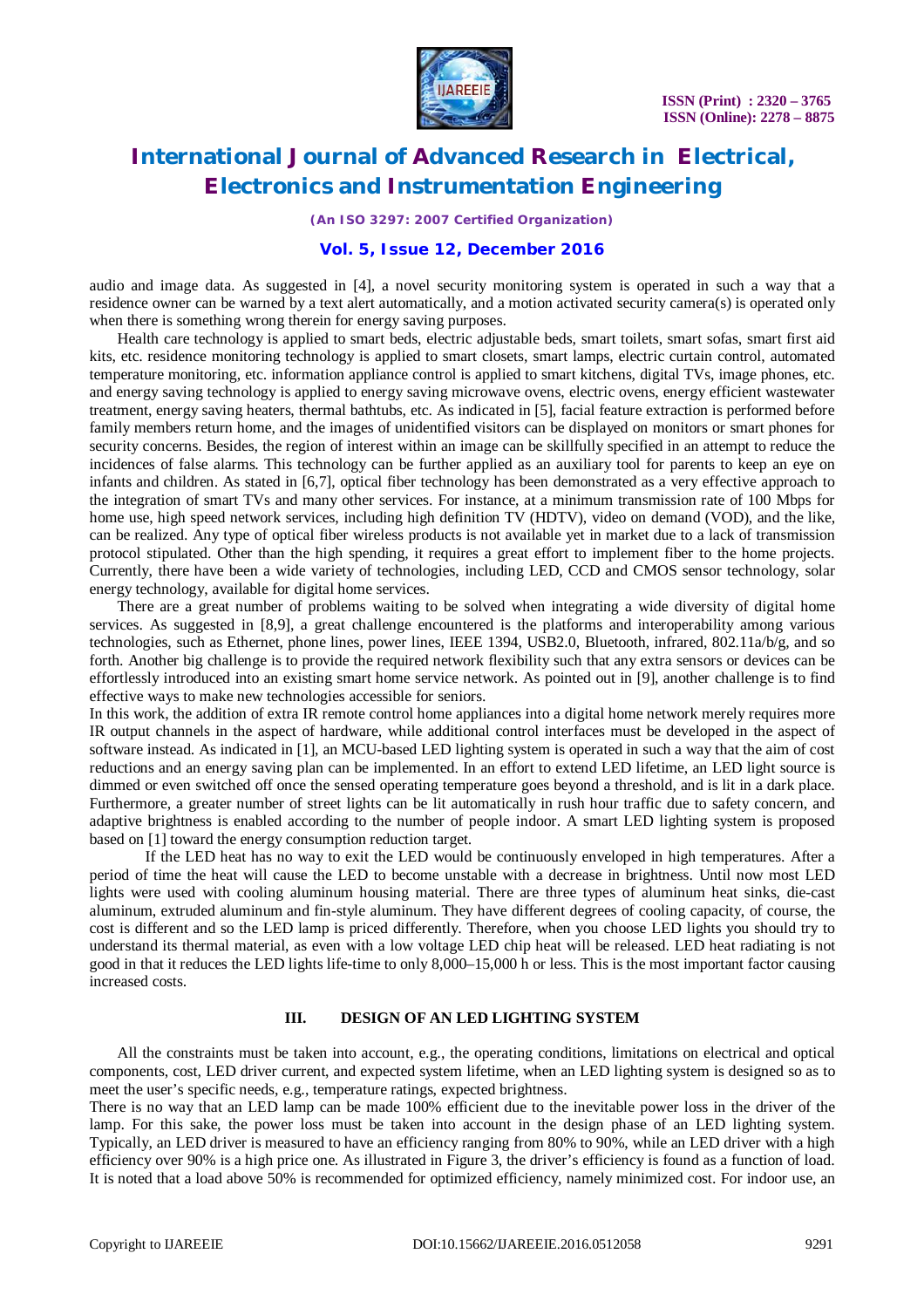

*(An ISO 3297: 2007 Certified Organization)*

### **Vol. 5, Issue 12, December 2016**

efficiency of 87% is highly recommended, while a lower one is recommended for outdoor use or for an extended lifetime.



Figure 3. A plot of the LED driver efficiency versus load.

The power loss leads to a drop in the lamp efficiency, and the number of LED lamps is determined so as to meet the total luminous flux requirement, expressed as:

$$
B_{\rm S} = B_M / (\eta_{\rm G} \eta_{\rm R}) \tag{1}
$$

where Bs and BM represent the actual luminous flux and the target value, respectively, G and R the optical and the thermal efficiencies, respectively.

LED operating current plays a critical role in the lighting efficiency and the lifetime thereof. A rise in the operating current brings about an enhanced output power and requires a smaller number of LEDs, but the price paid is a degraded efficiency, a larger sized LED driver and a shorter life cycle, since there is a high temperature drop across LED heat channels. The minimum, rather than typical, luminous flux requirement, as specified in an LED application note, must be met in the determination of the number of LED lamps. Accordingly, the number of LEDs, SLED, is given as:

$$
S_{LED} = B_s \cdot B_D \tag{2}
$$

where BS denotes the actual luminous flux, and BD the minimum flux emanating from each LED. Since each LED is an independent light source, an LED lamp provides a much longer life cycle than a conventional light source, and can be integrated with novel light sources into an existing lighting system.

Although LED is an energy efficient light source, a large amount of heat consumption is generated in an LED lighting system when a great number of high power LEDs operate concurrently. The efficiency of an LED is found to decrease with the operating current, namely, the operating temperature. In an effort to operate an LED at a high efficiency, the operating temperature must be kept low for sure. A significant heat dissipation improvement has been made using a heat sink to which a high power LED is mounted. In contrast, the outward transfer heat generated by an LED lamp cannot be made as efficient as in the preceding case, due to the thermally non conductive material used in a lamp case. In this context, a steep temperature rise brings about a degraded performance and a shortened lifetime. There is a great challenge when dealing with a theoretical thermal analysis on an LED lamp due to the thermal convection with complicated boundary conditions and the thermal conduction across multiple interfaces. As a matter of fact, there is no need to analyze the heat distribution in a non-equilibrium state, since merely an equilibrium state is the issue of interest. It is an extremely difficult task to evaluate the heat distribution in the interior of a lamp case across multiple interfaces, and what really matters in practical application is whether the temperature falls below the rating. A solution to this problem is the use of thermal resistance theory, an advantage over streamline thermal analysis in this case.

There is a huge difference between the operations of an LED, an incandescent lamp and a fluorescent lamp. Both an incandescent lamp and a fluorescent lamp are devices powered by AC 220 V, albeit a fluorescent lamp requires a rectifier circuit and a switch. Yet, an LED lamp is indeed a DC operated device, meaning that AC 220 V must be rectified into DC in advance. A low efficient LED driver will degrade the total efficiency of the lamp, according to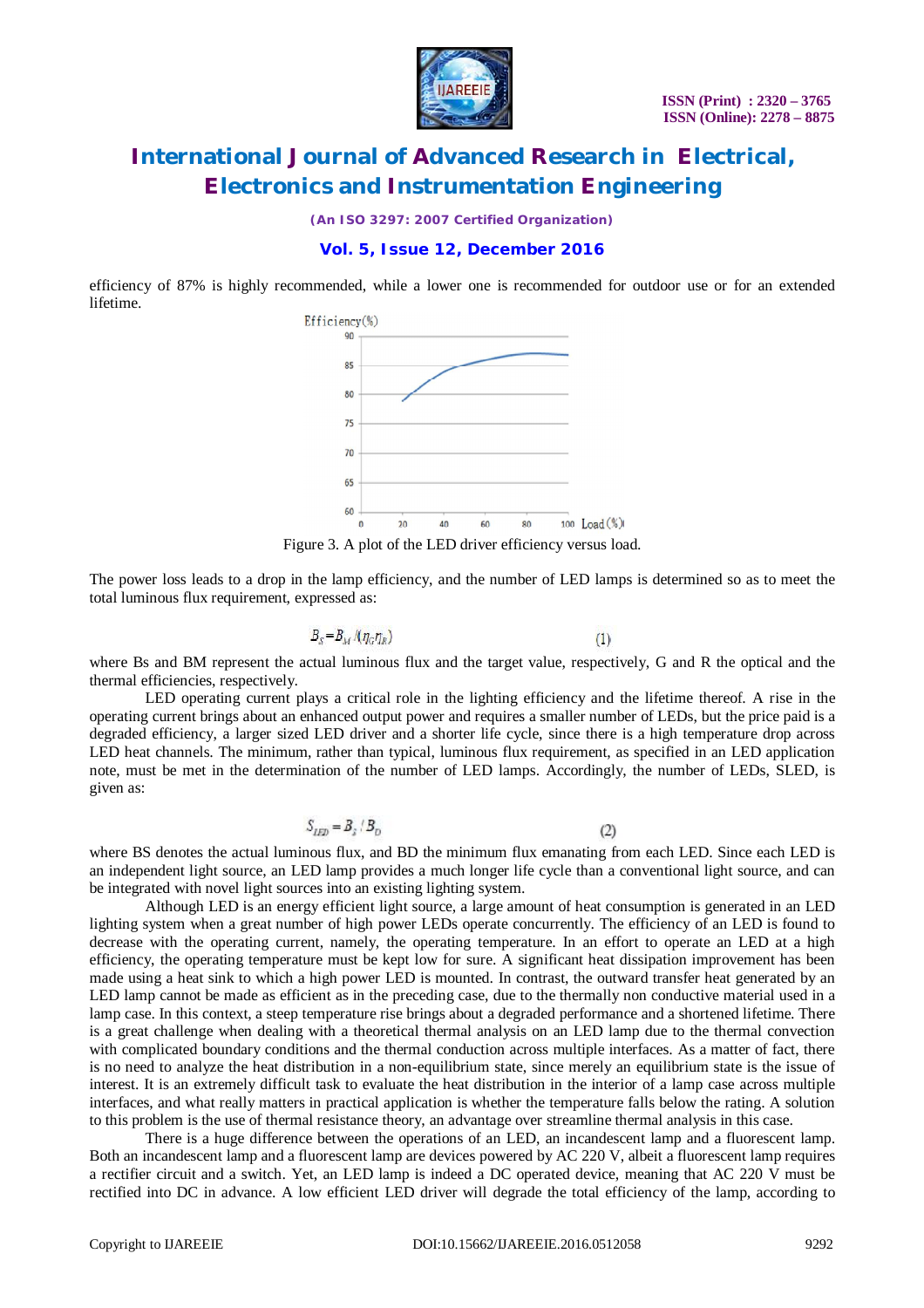

*(An ISO 3297: 2007 Certified Organization)*

### **Vol. 5, Issue 12, December 2016**

which a way must be found to elevate the driver's efficiency. In most cases, there are two ways to tune LED intensity, one of which is achieved by the change of DC driving current, and the other is made by pulse width modulation (PWM). The light intensity varies linearly with the driving current, until a threshold is reached. Light efficiency degradation is seen together with a large amount of heat at high driving currents. The light intensity is tuned according to the Talbot-Plateau law in a PWM scheme. Commercial LEDs are available with recommended driver circuits meeting EMI and other safety requirements, leading to a short design phase. Yet, there exists a problem that the drivers recommended are measured as a rule to demonstrate an efficiency of approximately 80%, and driver's performance variation, affecting the life cycle together with the operating temperature of an LED, appears among those provided by LED manufacturers [10,11].

### **IV. SYSTEM FRAME**

As a server, XP-8000 takes charge of data access, and gets connected to a Touch Pad, a multimeter, an IR learning remote module, a wireless lighting controller, and many more through an RS-232 or an RS-485 interface such that a digit home is constructed. As illustrated in Figure 4, an IR learning remote module is wired to the server, an XP-8000, through an RS-232 interface, while the voltage/current readings on a multimeter is transmitted to the server by means of an RS-485 interface. A light module is instructed via a wireless controller connected to and by the server through the RS-232 interface, and the server is operated according to the command issued by a Touch Pad through WiFi connection.



Figure 4. Devices controlled by the server in a smart lighting system.

In the system server, a particular block of memory, referred to as the Shared Memory hereafter is reserved for the current status storage of various electrical devices. For instance, instructions are issued indirectly from a mobile device, e.g., a smart phone or a tablet, using WiFi technique by way of the Shared Memory. In contrast, devices are instructed directly by a human computer interface on a touch screen, subsequent to which the status information stored in the Shared Memory is updated. Accordingly, the readings displayed on a multimeter can be presented on a smart phone, a tablet or a human computer interface on a touch screen by means of the Shared Memory.

### **V. CONCLUSIONS AND FUTURE WORK**

Remote control for home appliances can be operated by a handheld device, such as a smart phone, a tablet, etc. The performance superiority of an LED lighting system over its conventional counterparts is demonstrated in the proposal in many aspects. Further cost savings are realized by the proposed color-changing and fully dimmable smart LED lighting controller relative to a conventional one.

This work is validated as a very effective approach to the performance improvement of an LED lighting system under various circumstances such as art exhibitions, alarm indicators in plants for safety concern, and many more. This smart LED lighting system prevents light flashing problem for the sake of vision health. The brightness can be precisely controlled to meet the user's need at a specific place and time. Besides, it serves as a voltage regulator as well